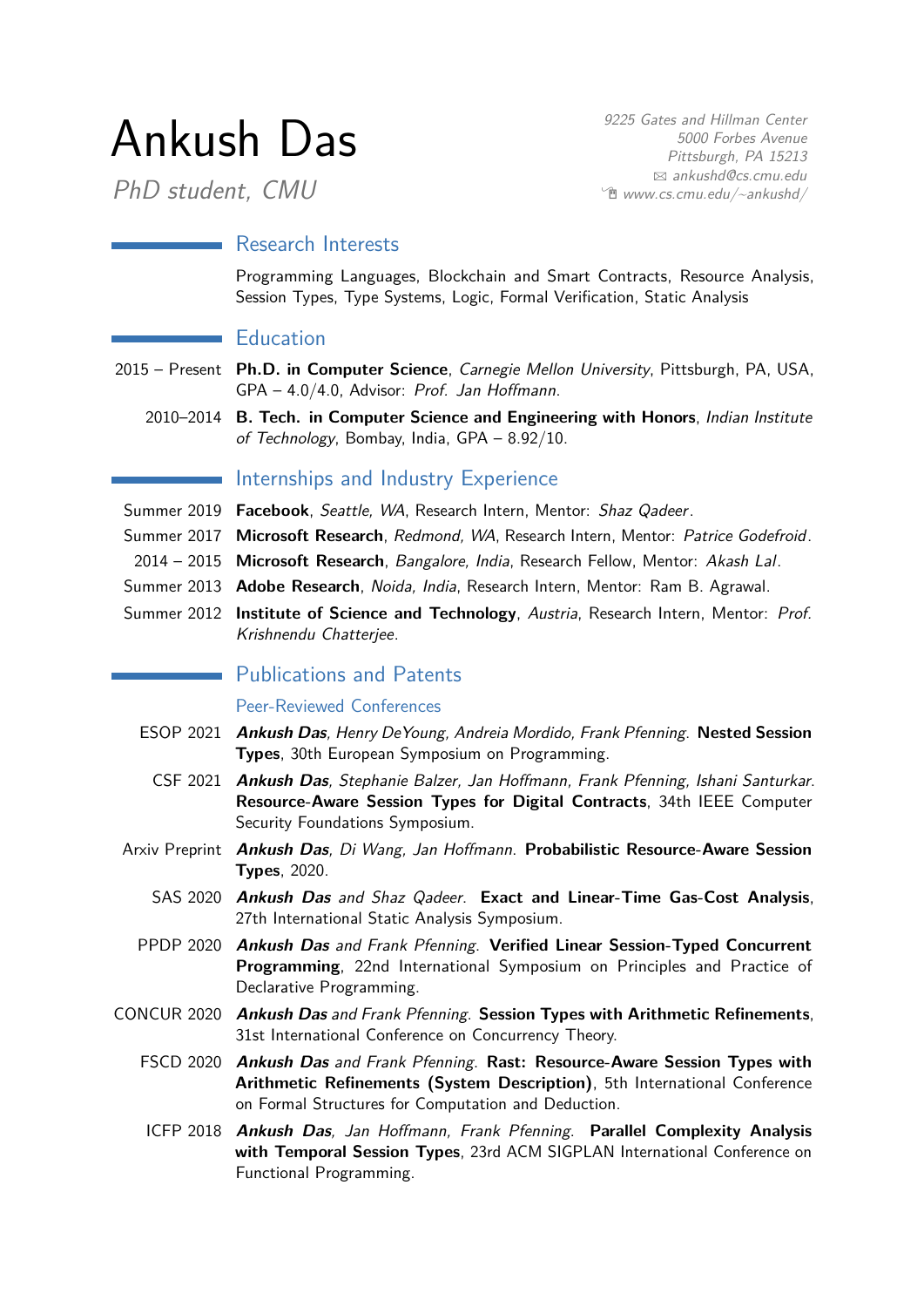- LICS 2018 **Ankush Das**, Jan Hoffmann, Frank Pfenning. **Work Analysis with Resource Aware Session Types**, 33rd Annual Symposium on Logic in Computer Science.
- TACAS 2017 **Ankush Das**, Jan Hoffmann. **ML for ML: Learning Cost Semantics by Experiment**, 23rd International Conference on Tools and Algorithms for the Construction and Analysis of Systems.
	- ATVA 2017 **Ankush Das**, Akash Lal. **Precise Null Pointer Analysis Through Global Value Numbering**, 15th International Symposium on Automated Technology for Verification and Analysis.
- POPL 2017 Jan Hoffmann, **Ankush Das**, Shu-Chun Weng. **Towards Automatic Resource Bound Analysis for OCaml**, 44th Symposium on Principles of Programming Languages.
- CONCUR 2017 S. Akshay, Supratik Chakraborty, **Ankush Das**, Vishal Jagannath, Sai Sandeep. **On Petri Nets with Hierarchical Special Arcs**, 28th International Conference on Concurrency Theory.
	- CAV 2015 **Ankush Das**, Shuvendu K. Lahiri, Akash Lal, Yi Li. **Angelic Verification: Precise Verification Modulo Unknowns**, 27th International Conference on Computer Aided Verification.
	- TAMC 2015 **Ankush Das**, Shankara Narayanan Krishna, Lakshmi Manasa, Ashutosh Trivedi, Dominik Wojtczak. **On Pure Nash Equilibria in Stochastic Games**, 12th Annual Conference on Theory and Applications of Models of Computation.

Workshop Papers

LOLA 2016 **Ankush Das**, Jan Hoffmann. **Learning Cost Semantics for Modeling Running Time of OCaml Programs**, Syntax and Semantics of Low-Level Languages.

**Patents** 

2015 Ram Bhushan Agrawal, Akhilesh Godi, **Ankush Das**. **Robust Method to Find Layout Similarity between Two Documents**, US Patent 9,235,758 B1.

#### Honors and Awards

- 2020 **Best Junior System Description Paper Award**, FSCD 2020
- 2019 **Facebook Fellowship**, Finalist
- 2009 **All India Rank 1** in **[Indian National Mathematics Olympiad \(INMO\)](http://en.wikipedia.org/wiki/Indian_National_Mathematical_Olympiad)**
- 2010 **All India Rank 45** in **[IITJEE](http://en.wikipedia.org/wiki/Indian_Institute_of_Technology_Joint_Entrance_Examination)** amongst 470,000 aspirants
- 2008–14 **[NTSE Scholarship](http://en.wikipedia.org/wiki/National_Talent_Search_Examination)**: Awarded by the MHRD, Govt. of India

## **Mentored Students**

- 2018 2020 **Ishani Santurkar**, Integration of session types with functional programming.
- 2019 2020 **Stephen McIntosh**, Design of blockchain simulation within the Nomos language.

#### Talks

 $\sim 10$ 

#### Conference Presentations

- Nov 2020 **Exact and Linear-Time Gas-Cost Analysis**, SAS 2020.
- Sep 2020 **Verified Linear Session-Typed Concurrent Programming**, PPDP 2020.
- Sep 2020 **Session Types with Arithmetic Refinements**, CONCUR 2020.
- Jul 2020 **Rast: Resource-Aware Session Types with Arithmetic Refinements (System Description)**, FSCD 2020.